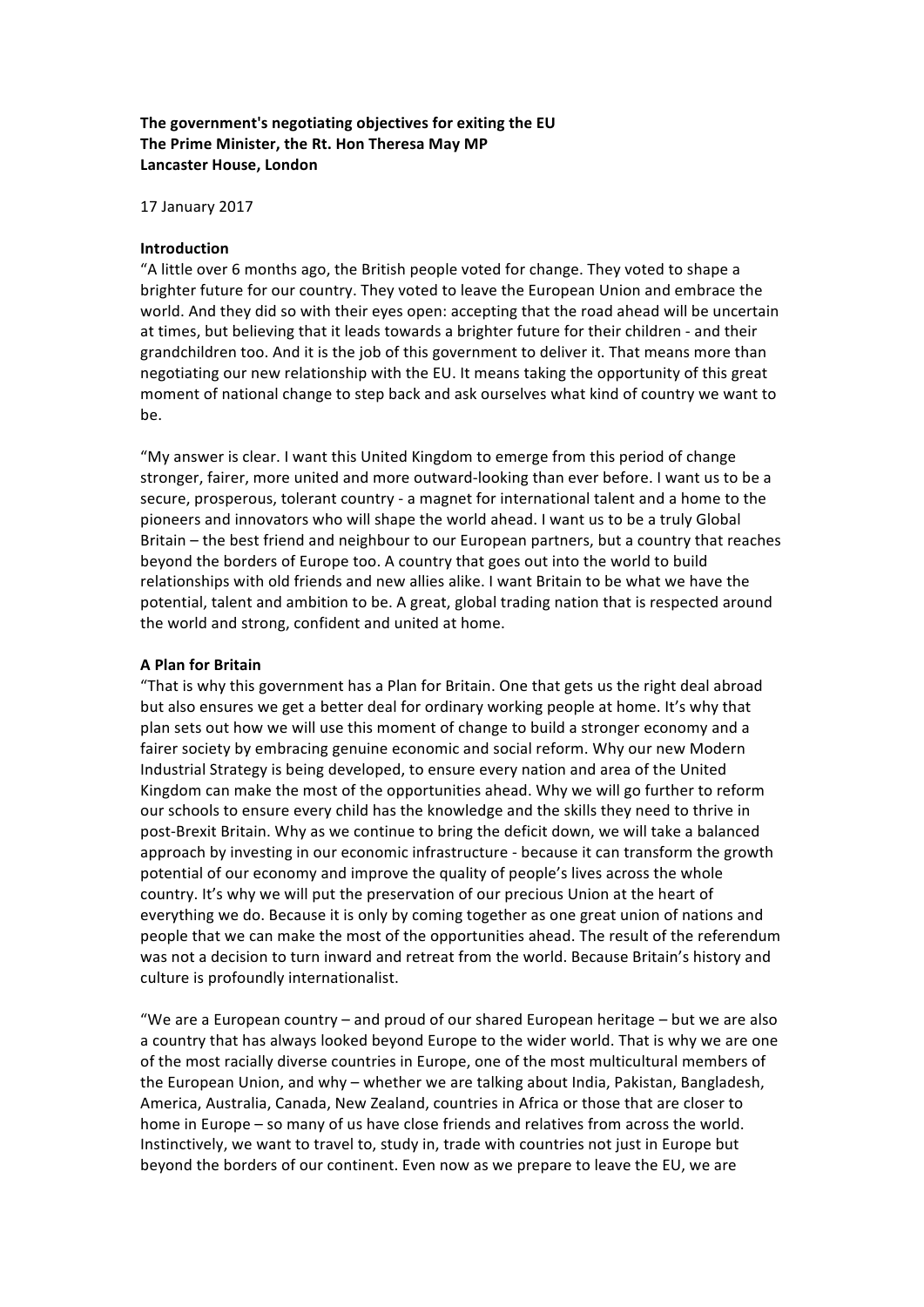planning for the next biennial Commonwealth Heads of Government meeting in 2018 - a reminder of our unique and proud global relationships.

#### **A message from Britain to the rest of Europe**

"And it is important to recognise this fact. June the 23rd was not the moment Britain chose to step back from the world. It was the moment we chose to build a truly Global Britain. I know that this  $-$  and the other reasons Britain took such a decision  $-$  is not always well understood among our friends and allies in Europe. And I know many fear that this might herald the beginning of a greater unraveling of the EU. But let me be clear: I do not want that to happen. It would not be in the best interests of Britain. It remains overwhelmingly and compellingly in Britain's national interest that the EU should succeed. And that is why I hope in the months and years ahead we will all reflect on the lessons of Britain's decision to leave. So let me take this opportunity to set out the reasons for our decision and to address the people of Europe directly. It's not simply because our history and culture is profoundly internationalist, important though that is. Many in Britain have always felt that the United Kingdom's place in the European Union came at the expense of our global ties, and of a bolder embrace of free trade with the wider world. There are other important reasons too. Our political traditions are different. Unlike other European countries, we have no written constitution, but the principle of Parliamentary Sovereignty is the basis of our unwritten constitutional settlement. We have only a recent history of devolved governance – though it has rapidly embedded itself – and we have little history of coalition government. The public expects to be able to hold their governments to account very directly, and as a result supranational institutions as strong as those created by the European Union sit very uneasily in relation to our political history and way of life. And, while I know Britain might at times have been seen as an awkward member state, the European Union has struggled to deal with the diversity of its member countries and their interests. It bends towards uniformity, not flexibility. David Cameron's negotiation was a valiant final attempt to make it work for Britain - and I want to thank all those elsewhere in Europe who helped him reach an agreement - but the blunt truth, as we know, is that there was not enough flexibility on many important matters for a majority of British voters.

"Now I do not believe that these things apply uniquely to Britain. Britain is not the only member state where there is a strong attachment to accountable and democratic government, such a strong internationalist mindset, or a belief that diversity within Europe should be celebrated. And so I believe there is a lesson in Brexit not just for Britain but, if it wants to succeed, for the EU itself. Because our continent's great strength has always been its diversity. And there are 2 ways of dealing with different interests. You can respond by trying to hold things together by force, tightening a vice-like grip that ends up crushing into tiny pieces the very things you want to protect. Or you can respect difference, cherish it even, and reform the EU so that it deals better with the wonderful diversity of its member states. So to our friends across Europe, let me say this.

"Our vote to leave the European Union was no rejection of the values we share. The decision to leave the EU represents no desire to become more distant to you, our friends and neighbours. It was no attempt to do harm to the EU itself or to any of its remaining member states. We do not want to turn the clock back to the days when Europe was less peaceful, less secure and less able to trade freely. It was a vote to restore, as we see it, our parliamentary democracy, national self-determination, and to become even more global and internationalist in action and in spirit. We will continue to be reliable partners, willing allies and close friends. We want to buy your goods and services, sell you ours, trade with you as freely as possible, and work with one another to make sure we are all safer, more secure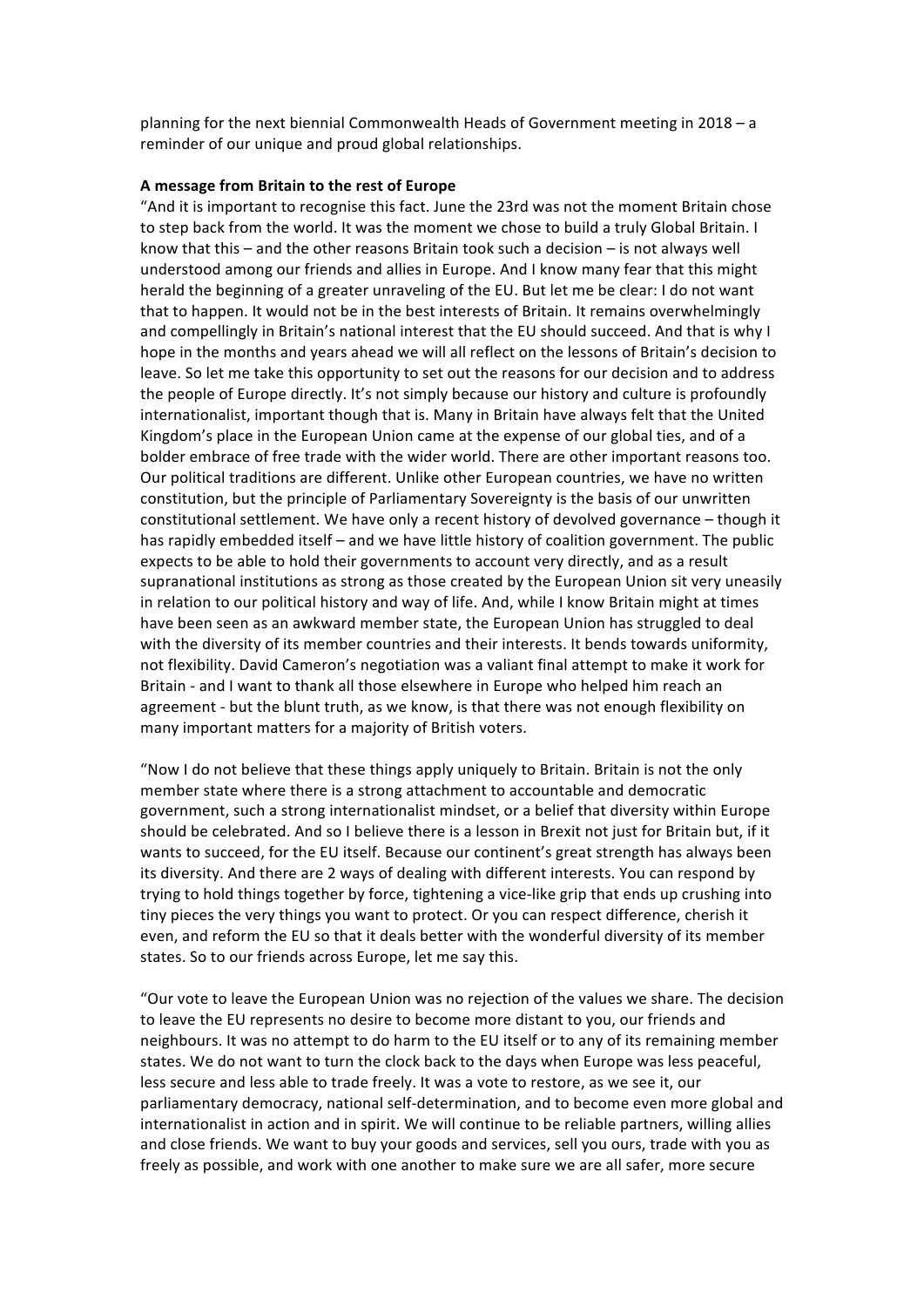and more prosperous through continued friendship. You will still be welcome in this country as we hope our citizens will be welcome in yours. At a time when together we face a serious threat from our enemies. Britain's unique intelligence capabilities will continue to help to keep people in Europe safe from terrorism. And at a time when there is growing concern about European security, Britain's servicemen and women, based in European countries including Estonia, Poland and Romania, will continue to do their duty. We are leaving the European Union, but we are not leaving Europe. And that is why we seek a new and equal partnership – between an independent, self-governing, Global Britain and our friends and allies in the EU. Not partial membership of the European Union, associate membership of the European Union, or anything that leaves us half-in, half-out. We do not seek to adopt a model already enjoyed by other countries. We do not seek to hold on to bits of membership as we leave. No, the United Kingdom is leaving the European Union. And my job is to get the right deal for Britain as we do.

# **Objectives and Ambitions**

"So today I want to outline our objectives for the negotiation ahead. Twelve objectives that amount to one big goal: a new, positive and constructive partnership between Britain and the European Union. And as we negotiate that partnership, we will be driven by some simple principles: we will provide as much certainty and clarity as we can at every stage. And we will take this opportunity to make Britain stronger, to make Britain fairer, and to build a more Global Britain too.

### **Certainty and clarity**

### **1. Certainty**

"The first objective is crucial. We will provide certainty wherever we can. We are about to enter a negotiation. That means there will be give and take. There will have to be compromises. It will require imagination on both sides. And not everybody will be able to know everything at every stage. But I recognise how important it is to provide business, the public sector, and everybody with as much certainty as possible as we move through the process. So where we can offer that certainty, we will do so. That is why last year we acted quickly to give clarity about farm payments and university funding. And it is why, as we repeal the European Communities Act, we will convert the "acquis" – the body of existing EU law – into British law. This will give the country maximum certainty as we leave the EU. The same rules and laws will apply on the day after Brexit as they did before. And it will be for the British Parliament to decide on any changes to that law after full scrutiny and proper Parliamentary debate. And when it comes to Parliament, there is one other way in which I would like to provide certainty. I can confirm today that the Government will put the final deal that is agreed between the UK and the EU to a vote in both Houses of Parliament, before it comes into force.

# **A Stronger Britain**

"Our second guiding principle is to build a stronger Britain.

# **2. Control of our own laws**

"That means taking control of our own affairs, as those who voted in their millions to leave the European Union demanded we must. So we will take back control of our laws and bring an end to the jurisdiction of the European Court of Justice in Britain. Leaving the European Union will mean that our laws will be made in Westminster, Edinburgh, Cardiff and Belfast. And those laws will be interpreted by judges not in Luxembourg but in courts across this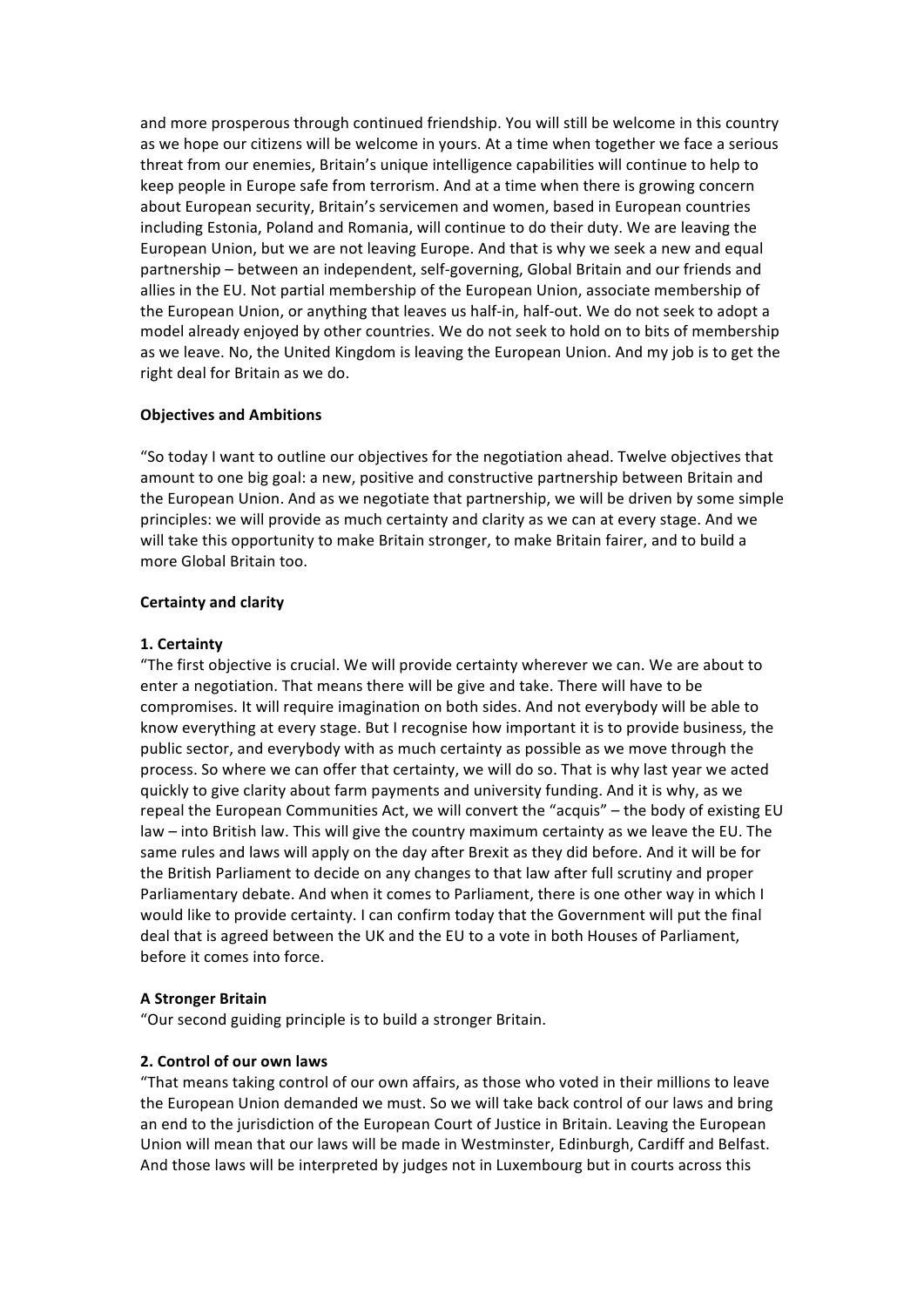country. Because we will not have truly left the European Union if we are not in control of our own laws.

### **3. Strengthen the Union**

"A stronger Britain demands that we do something else - strengthen the precious union between the four nations of the United Kingdom. At this momentous time, it is more important than ever that we face the future together, united by what makes us strong: the bonds that unite us as a people, and our shared interest in the UK being an open, successful trading nation in the future. And I hope that same spirit of unity will apply in Northern Ireland in particular over the coming months in the Assembly elections, and the main parties there will work together to re-establish a partnership government as soon as possible. Foreign affairs are of course the responsibility of the UK government, and in dealing with them we act in the interests of all parts of the United Kingdom. As prime minister, I take that responsibility seriously. I have also been determined from the start that the devolved administrations should be fully engaged in this process. That is why the government has set up a Joint Ministerial Committee on EU Negotiations, so ministers from each of the UK's devolved administrations can contribute to the process of planning for our departure from the European Union. We have already received a paper from the Scottish government, and look forward to receiving a paper from the Welsh government shortly. Both papers will be considered as part of this important process. We won't agree on everything, but I look forward to working with the administrations in Scotland, Wales and Northern Ireland to deliver a Brexit that works for the whole of the United Kingdom. Part of that will mean working very carefully to ensure that  $-$  as powers are repatriated from Brussels back to Britain – the right powers are returned to Westminster, and the right powers are passed to the devolved administrations of Scotland, Wales and Northern Ireland. As we do so, our guiding principle must be to ensure that - as we leave the European Union - no new barriers to living and doing business within our own Union are created, That means maintaining the necessary common standards and frameworks for our own domestic market, empowering the UK as an open, trading nation to strike the best trade deals around the world, and protecting the common resources of our islands. And as we do this, I should equally be clear that no decisions currently taken by the devolved administrations will be removed from them.

#### **4. Maintain the Common Travel Area with Ireland**

"We cannot forget that, as we leave, the United Kingdom will share a land border with the EU, and maintaining that Common Travel Area with the Republic of Ireland will be an important priority for the UK in the talks ahead. There has been a Common Travel Area between the UK and the Republic of Ireland for many years. Indeed, it was formed before either of our 2 countries were members of the European Union. And the family ties and bonds of affection that unite our 2 countries mean that there will always be a special relationship between us. So we will work to deliver a practical solution that allows the maintenance of the Common Travel Area with the Republic, while protecting the integrity of the United Kingdom's immigration system. Nobody wants to return to the borders of the past, so we will make it a priority to deliver a practical solution as soon as we can.

#### **A Fairer Britain**

"The third principle is to build a fairer Britain. That means ensuring it is fair to everyone who lives and works in this country.

#### **5. Control of immigration**

"And that is why we will ensure we can control immigration to Britain from Europe. We will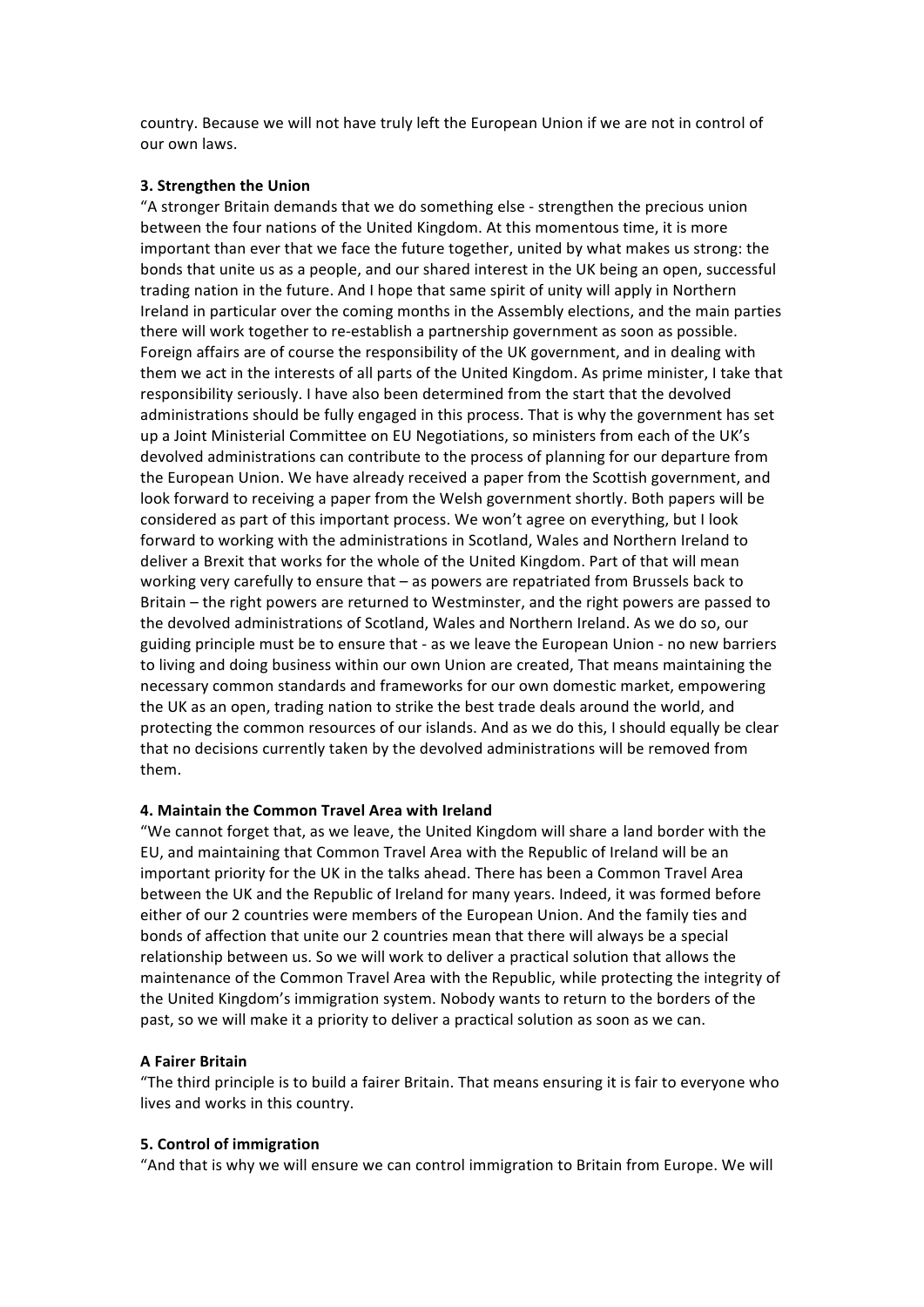continue to attract the brightest and the best to work or study in Britain – indeed openness to international talent must remain one of this country's most distinctive assets - but that process must be managed properly so that our immigration system serves the national interest. So we will get control of the number of people coming to Britain from the EU. Because while controlled immigration can bring great benefits - filling skills shortages, delivering public services, making British businesses the world-beaters they often are  $$ when the numbers get too high, public support for the system falters. In the last decade or so, we have seen record levels of net migration in Britain, and that sheer volume has put pressure on public services, like schools, stretched our infrastructure, especially housing, and put a downward pressure on wages for working class people. As home secretary for 6 years, I know that you cannot control immigration overall when there is free movement to Britain from Europe. Britain is an open and tolerant country. We will always want immigration, especially high-skilled immigration, we will always want immigration from Europe, and we will always welcome individual migrants as friends. But the message from the public before and during the referendum campaign was clear: Brexit must mean control of the number of people who come to Britain from Europe. And that is what we will deliver.

# **6. Rights for EU nationals in Britain, and British nationals in the EU**

"Fairness demands that we deal with another issue as soon as possible too. We want to guarantee the rights of EU citizens who are already living in Britain, and the rights of British nationals in other member states, as early as we can. I have told other EU leaders that we could give people the certainty they want straight away, and reach such a deal now. Many of them favour such an agreement - 1 or 2 others do not - but I want everyone to know that it remains an important priority for Britain – and for many other member states – to resolve this challenge as soon as possible. Because it is the right and fair thing to do.

# **7. Protect workers' rights**

"And a fairer Britain is a country that protects and enhances the rights people have at work. That is why, as we translate the body of European law into our domestic regulations, we will ensure that workers rights are fully protected and maintained. Indeed, under my leadership, not only will the government protect the rights of workers set out in European legislation, we will build on them. Because under this government, we will make sure legal protection for workers keeps pace with the changing labour market – and that the voices of workers are heard by the boards of publicly-listed companies for the first time.

# **A Truly Global Britain**

"But the great prize for this country – the opportunity ahead – is to use this moment to build a truly Global Britain. A country that reaches out to old friends and new allies alike. A great, global, trading nation. And one of the firmest advocates for free trade anywhere in the world.

# **8. Free trade with European markets**

"That starts with our close friends and neighbours in Europe. So as a priority, we will pursue a bold and ambitious Free Trade Agreement with the European Union. This agreement should allow for the freest possible trade in goods and services between Britain and the EU's member states. It should give British companies the maximum freedom to trade with and operate within European markets - and let European businesses do the same in Britain. But I want to be clear. What I am proposing cannot mean membership of the Single Market. European leaders have said many times that membership means accepting the "4 freedoms" of goods, capital, services and people. And being out of the EU but a member of the Single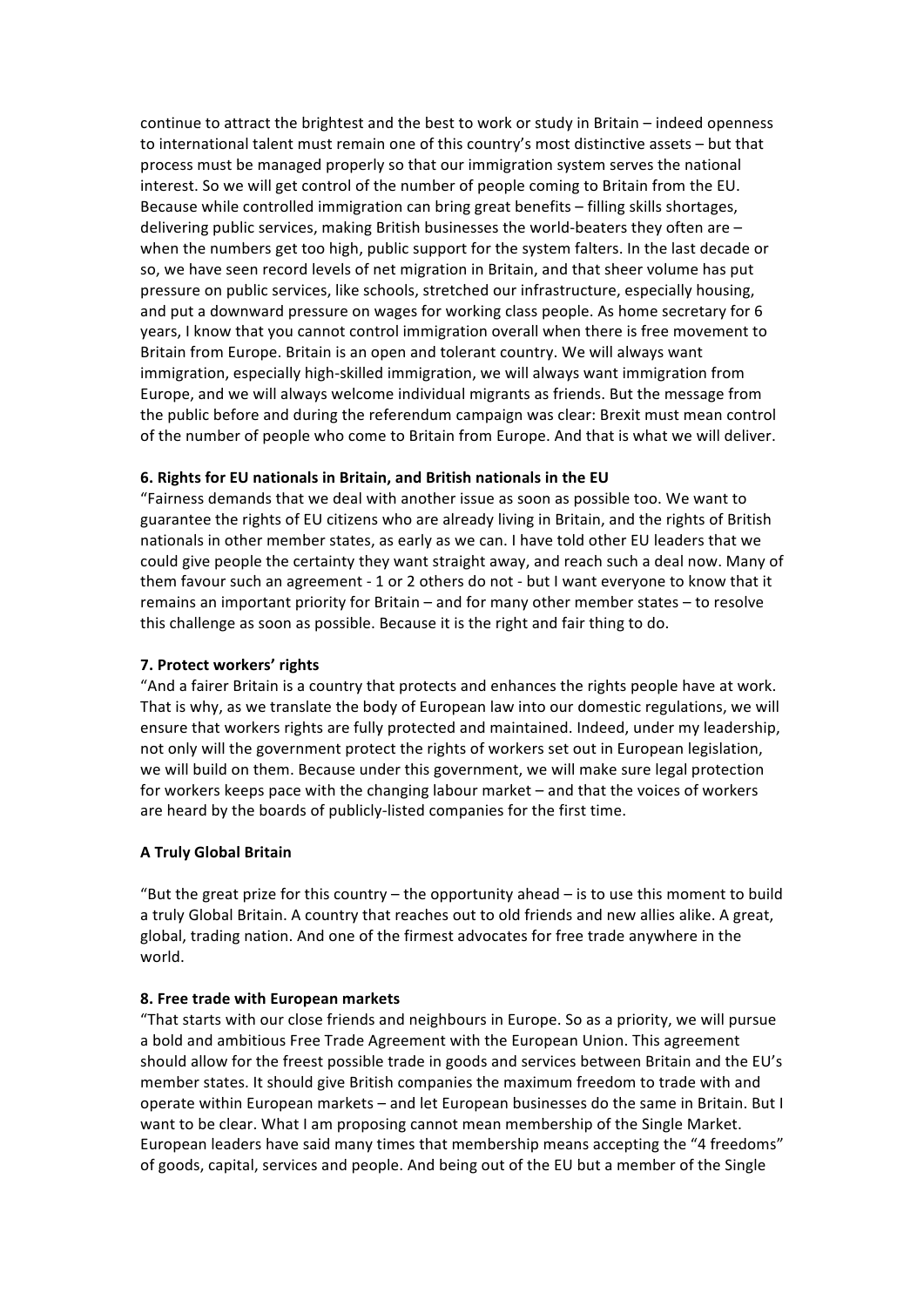Market would mean complying with the EU's rules and regulations that implement those freedoms, without having a vote on what those rules and regulations are. It would mean accepting a role for the European Court of Justice that would see it still having direct legal authority in our country. It would to all intents and purposes mean not leaving the EU at all. And that is why both sides in the referendum campaign made it clear that a vote to leave the EU would be a vote to leave the Single Market. So we do not seek membership of the Single Market. Instead we seek the greatest possible access to it through a new. comprehensive, bold and ambitious Free Trade Agreement. That agreement may take in elements of current Single Market arrangements in certain areas – on the export of cars and lorries for example, or the freedom to provide financial services across national borders - as it makes no sense to start again from scratch when Britain and the remaining Member States have adhered to the same rules for so many years. But I respect the position taken by European leaders who have been clear about their position, just as I am clear about mine. So an important part of the new strategic partnership we seek with the EU will be the pursuit of the greatest possible access to the Single Market, on a fully reciprocal basis, through a comprehensive Free Trade Agreement. And because we will no longer be members of the Single Market, we will not be required to contribute huge sums to the EU budget. There may be some specific European programmes in which we might want to participate. If so, and this will be for us to decide, it is reasonable that we should make an appropriate contribution. But the principle is clear: the days of Britain making vast contributions to the European Union every year will end.

#### **9. New trade agreements with other countries**

"But it is not just trade with the EU we should be interested in. A Global Britain must be free to strike trade agreements with countries from outside the European Union too. Because important though our trade with the EU is and will remain, it is clear that the UK needs to increase significantly its trade with the fastest growing export markets in the world. Since joining the EU, trade as a percentage of GDP has broadly stagnated in the UK. That is why it is time for Britain to get out into the world and rediscover its role as a great, global, trading nation. This is such a priority for me that when I became Prime Minister I established, for the first time, a Department for International Trade, led by Liam Fox. We want to get out into the wider world, to trade and do business all around the globe. Countries including China, Brazil, and the Gulf States have already expressed their interest in striking trade deals with us. We have started discussions on future trade ties with countries like Australia, New Zealand and India. And President-Elect Trump has said Britain is not "at the back of the queue" for a trade deal with the United States, the world's biggest economy, but front of the line. I know my emphasis on striking trade agreements with countries outside Europe has led to questions about whether Britain seeks to remain a member of the EU's Customs Union. And it is true that full Customs Union membership prevents us from negotiating our own comprehensive trade deals. Now, I want Britain to be able to negotiate its own trade agreements. But I also want tariff-free trade with Europe and cross-border trade there to be as frictionless as possible. That means I do not want Britain to be part of the Common Commercial Policy and I do not want us to be bound by the Common External Tariff. These are the elements of the Customs Union that prevent us from striking our own comprehensive trade agreements with other countries. But I do want us to have a customs agreement with the EU. Whether that means we must reach a completely new customs agreement, become an associate member of the Customs Union in some way, or remain a signatory to some elements of it, I hold no preconceived position. I have an open mind on how we do it. It is not the means that matter, but the ends. And those ends are clear: I want to remove as many barriers to trade as possible. And I want Britain to be free to establish our own tariff schedules at the World Trade Organisation, meaning we can reach new trade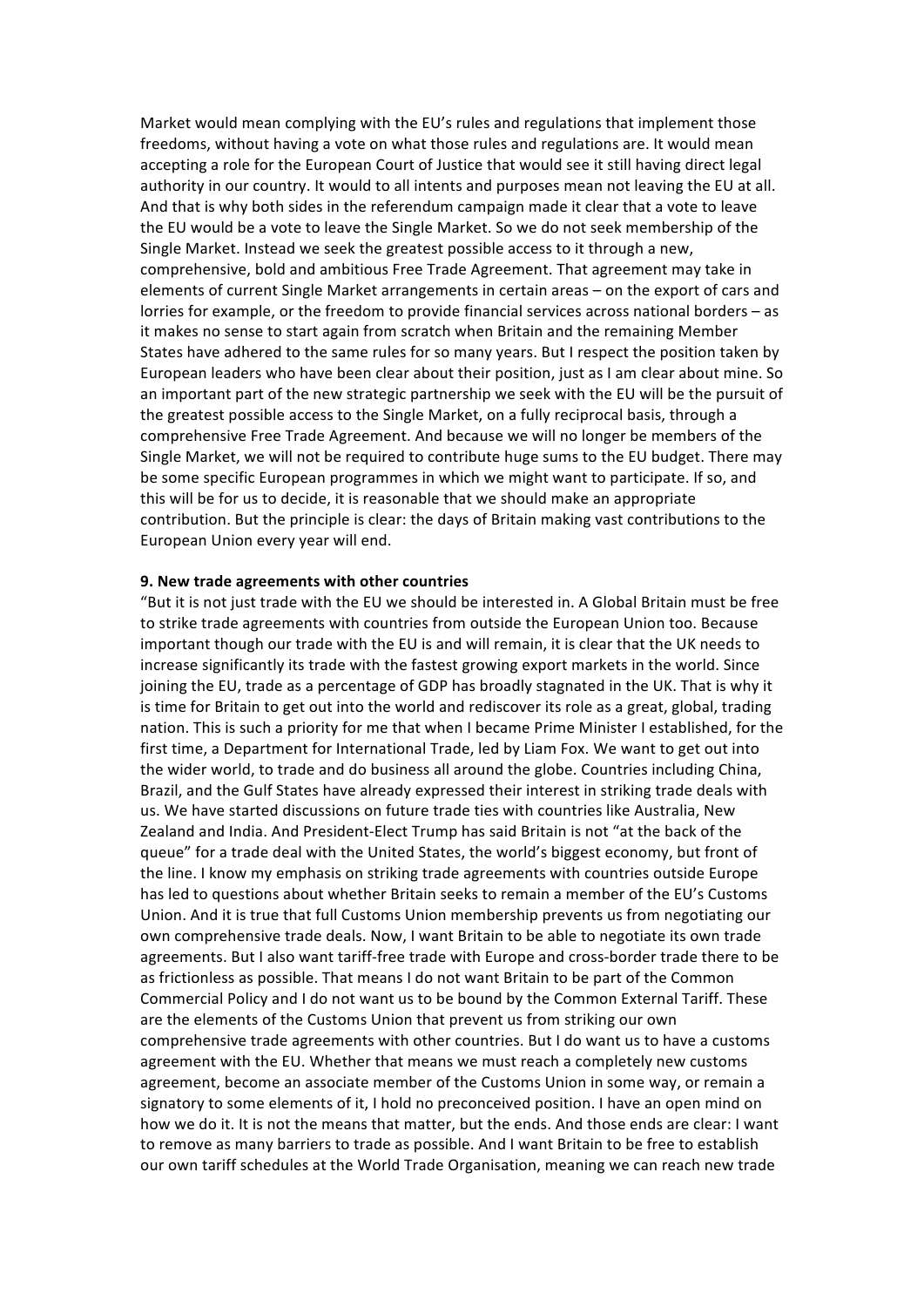agreements not just with the European Union but with old friends and new allies from outside Europe too.

### 10. The best place for science and innovation

"A Global Britain must also be a country that looks to the future. That means being one of the best places in the world for science and innovation. One of our great strengths as a nation is the breadth and depth of our academic and scientific communities, backed up by some of the world's best universities. And we have a proud history of leading and supporting cutting-edge research and innovation. So we will also welcome agreement to continue to collaborate with our European partners on major science, research, and technology initiatives. From space exploration to clean energy to medical technologies, Britain will remain at the forefront of collective endeavours to better understand, and make better, the world in which we live.

### 11. Cooperation in the fight against crime and terrorism

"And a Global Britain will continue to cooperate with its European partners in important areas such as crime, terrorism and foreign affairs. All of us in Europe face the challenge of cross-border crime, a deadly terrorist threat, and the dangers presented by hostile states. All of us share interests and values in common, values we want to see projected around the world. With the threats to our common security becoming more serious, our response cannot be to cooperate with one another less, but to work together more. I therefore want our future relationship with the European Union to include practical arrangements on matters of law enforcement and the sharing of intelligence material with our EU allies. I am proud of the role Britain has played and will continue to play in promoting Europe's security. Britain has led Europe on the measures needed to keep our continent secure – whether it is implementing sanctions against Russia following its action in Crimea, working for peace and stability in the Balkans, or securing Europe's external border. We will continue to work closely with our European allies in foreign and defence policy even as we leave the EU itself.

# **A phased approach**

#### 12. A smooth, orderly Brexit

"These are our objectives for the negotiation ahead – objectives that will help to realise our ambition of shaping that stronger, fairer, Global Britain that we want to see. They are the basis for a new, strong, constructive partnership with the European Union  $-$  a partnership of friends and allies, of interests and values. A partnership for a strong EU and a strong UK. But there is one further objective we are setting. For as I have said before – it is in no one's interests for there to be a cliff-edge for business or a threat to stability, as we change from our existing relationship to a new partnership with the EU. By this, I do not mean that we will seek some form of unlimited transitional status, in which we find ourselves stuck forever in some kind of permanent political purgatory. That would not be good for Britain, but nor do I believe it would be good for the EU. Instead, I want us to have reached an agreement about our future partnership by the time the 2-year Article 50 process has concluded. From that point onwards, we believe a phased process of implementation, in which both Britain and the EU institutions and member states prepare for the new arrangements that will exist between us will be in our mutual self-interest. This will give businesses enough time to plan and prepare for those new arrangements. This might be about our immigration controls, customs systems or the way in which we cooperate on criminal justice matters. Or it might be about the future legal and regulatory framework for financial services. For each issue, the time we need to phase-in the new arrangements may differ. Some might be introduced very quickly, some might take longer. And the interim arrangements we rely upon are likely to be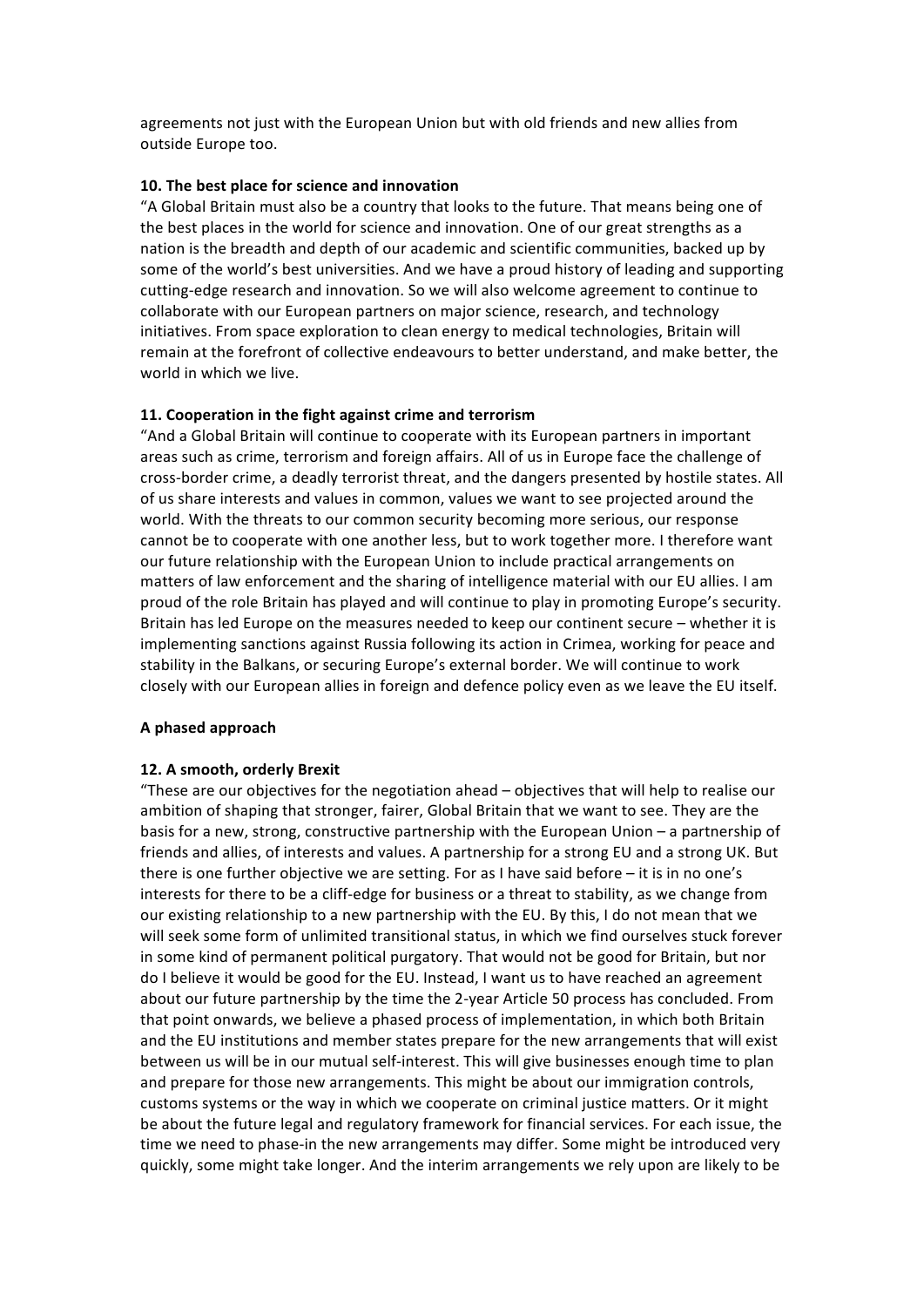a matter of negotiation. But the purpose is clear: we will seek to avoid a disruptive cliffedge, and we will do everything we can to phase in the new arrangements we require as Britain and the EU move towards our new partnership.

# **The Right Deal for Britain**

"So, these are the objectives we have set.

- Certainty wherever possible.
- Control of our own laws.
- Strengthening the United Kingdom.
- Maintaining the Common Travel Area with Ireland.
- Control of immigration.
- Rights for EU nationals in Britain, and British nationals in the EU.
- Enhancing rights for workers.
- Free trade with European markets.
- New trade agreements with other countries.
- A leading role in science and innovation.
- Cooperation on crime, terrorism and foreign affairs.
- And a phased approach, delivering a smooth and orderly Brexit.

"This is the framework of a deal that will herald a new partnership between the UK and the EU. It is a comprehensive and carefully considered plan that focuses on the ends, not just the means – with its eyes fixed firmly on the future, and on the kind of country we will be once we leave. It reflects the hard work of many in this room today who have worked tirelessly to bring it together and to prepare this country for the negotiation ahead. And it will, I know, be debated and discussed at length. That is only right. But those who urge us to reveal more – such as the blow-by-blow details of our negotiating strategy, the areas in which we might compromise, the places where we think there are potential trade-offs – will not be acting in the national interest. Because this is not a game or a time for opposition for opposition's sake. It is a crucial and sensitive negotiation that will define the interests and the success of our country for many years to come. And it is vital that we maintain our discipline. That is why I have said before  $-$  and will continue to say  $-$  that every stray word and every hyped up media report is going to make it harder for us to get the right deal for Britain. Our opposite numbers in the European Commission know it, which is why they are keeping their discipline. And the ministers in this government know it too, which is why we will also maintain ours. So however frustrating some people find it, the government will not be pressured into saying more than I believe it is in our national interest to say. Because it is not my job to fill column inches with daily updates, but to get the right deal for Britain. And that is what I intend to do.

# **A new partnership between Britain and Europe**

"I am confident that a deal - and a new strategic partnership between the UK and the  $EU$ can be achieved. This is firstly because, having held conversations with almost every leader from every single EU member state; having spent time talking to the senior figures from the European institutions, including President Tusk, President Juncker, and President Schulz; and after my Cabinet colleagues David Davis, Philip Hammond and Boris Johnson have done the same with their interlocutors, I am confident that the vast majority want a positive relationship between the UK and the EU after Brexit. And I am confident that the objectives I am setting out today are consistent with the needs of the EU and its member states.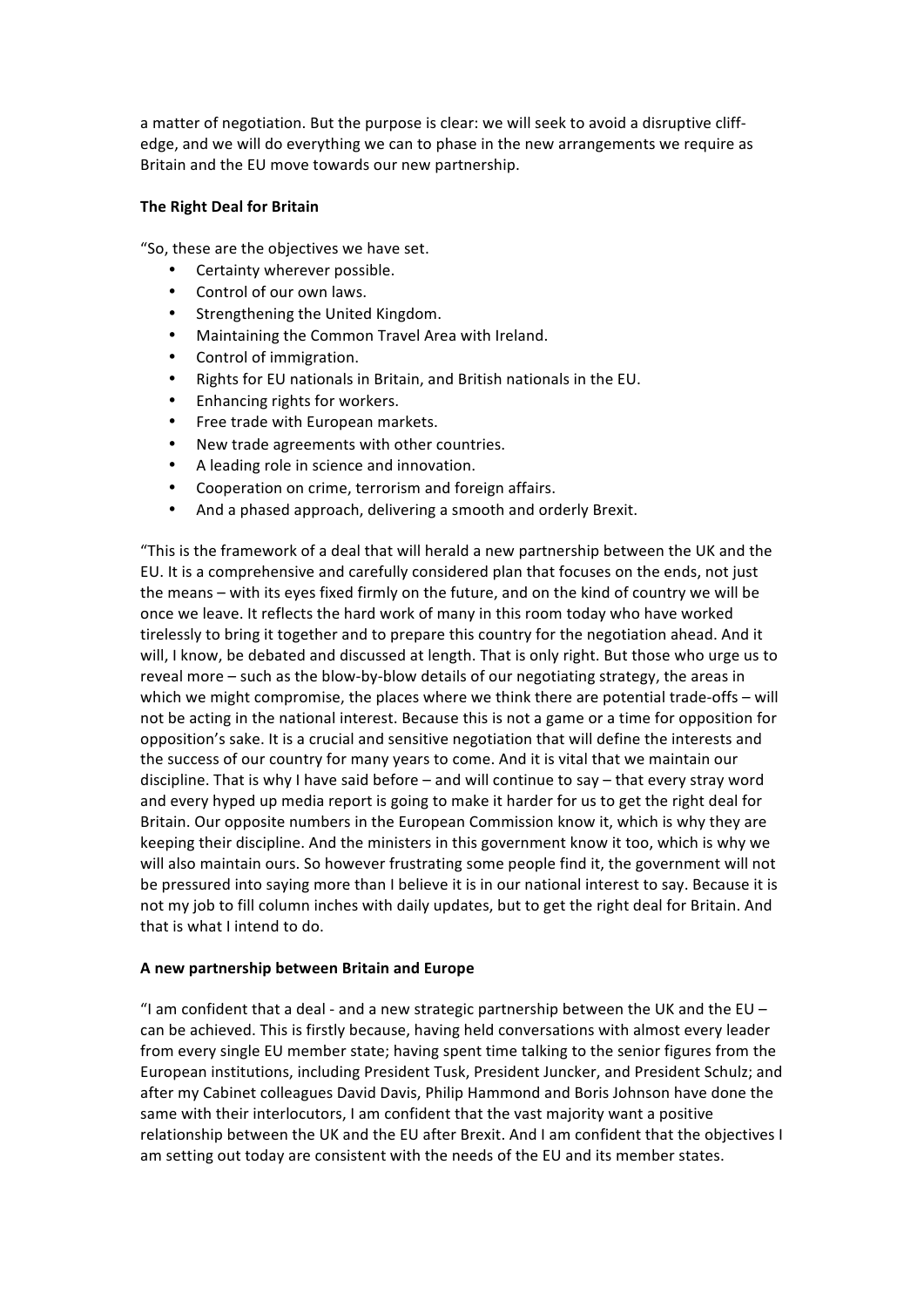"That is why our objectives include a proposed Free Trade Agreement between Britain and the European Union, and explicitly rule out membership of the EU's Single Market. Because when the EU's leaders say they believe the 4 freedoms of the Single Market are indivisible. we respect that position. When the 27 member states say they want to continue their journey inside the European Union, we not only respect that fact but support it. Because we do not want to undermine the Single Market, and we do not want to undermine the European Union. We want the EU to be a success and we want its remaining member states to prosper. And of course we want the same for Britain.

"And the second reason I believe it is possible to reach a good deal is that the kind of agreement I have described today is the economically rational thing that both Britain and the EU should aim for. Because trade is not a zero sum game: more of it makes us all more prosperous. Free trade between Britain and the European Union means more trade, and more trade means more jobs and more wealth creation. The erection of new barriers to trade, meanwhile, means the reverse: less trade, fewer jobs, lower growth.

"The third and final reason I believe we can come to the right agreement is that cooperation between Britain and the EU is needed not just when it comes to trade but when it comes to our security too. Britain and France are Europe's only 2 nuclear powers. We are the only 2 European countries with permanent seats on the United Nations Security Council. Britain's armed forces are a crucial part of Europe's collective defence. And our intelligence capabilities – unique in Europe – have already saved countless lives in very many terrorist plots that have been thwarted in countries across our continent. After Brexit, Britain wants to be a good friend and neighbour in every way, and that includes defending the safety and security of all of our citizens.

"So I believe the framework I have outlined today is in Britain's interests. It is in Europe's interests. And it is in the interests of the wider world. But I must be clear. Britain wants to remain a good friend and neighbour to Europe. Yet I know there are some voices calling for a punitive deal that punishes Britain and discourages other countries from taking the same path. That would be an act of calamitous self-harm for the countries of Europe. And it would not be the act of a friend. Britain would not – indeed we could not – accept such an approach. And while I am confident that this scenario need never arise – while I am sure a positive agreement can be reached  $-1$  am equally clear that no deal for Britain is better than a bad deal for Britain. Because we would still be able to trade with Europe. We would be free to strike trade deals across the world. And we would have the freedom to set the competitive tax rates and embrace the policies that would attract the world's best companies and biggest investors to Britain. And  $-$  if we were excluded from accessing the Single Market – we would be free to change the basis of Britain's economic model. But for the EU, it would mean new barriers to trade with one of the biggest economies in the world. It would jeopardise investments in Britain by EU companies worth more than half a trillion pounds. It would mean a loss of access for European firms to the financial services of the City of London. It would risk exports from the EU to Britain worth around £290 billion every year. And it would disrupt the sophisticated and integrated supply chains upon which many EU companies rely. Important sectors of the EU economy would also suffer. We are a crucial  $-$  profitable  $-$  export market for Europe's automotive industry, as well as sectors including energy, food and drink, chemicals, pharmaceuticals, and agriculture. These sectors employ millions of people around Europe. And I do not believe that the EU's leaders will seriously tell German exporters, French farmers, Spanish fishermen, the young unemployed of the Eurozone, and millions of others, that they want to make them poorer, just to punish Britain and make a political point.